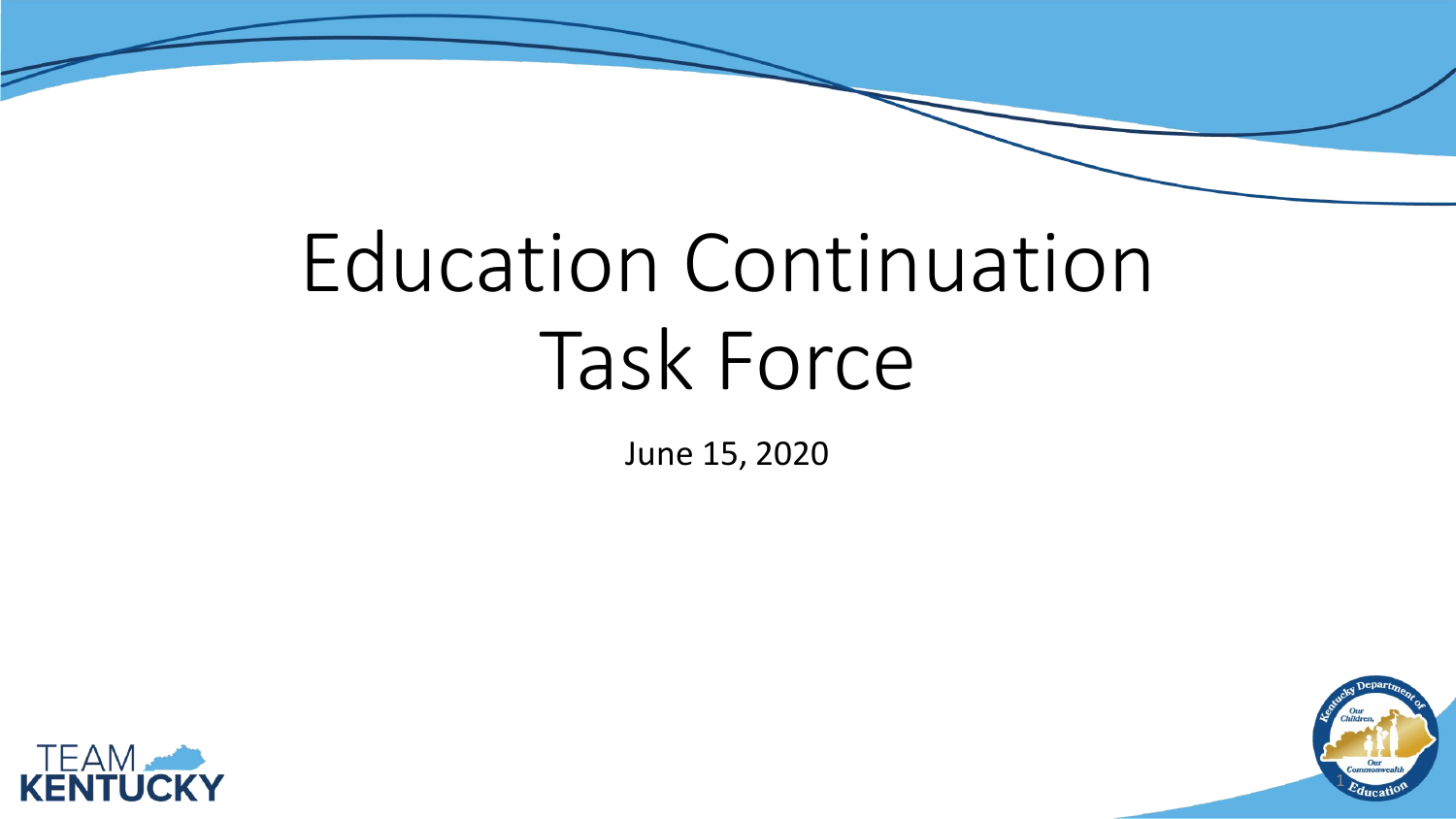## Agenda

#### **Overview of Education Continuation Task Force Work**

Lt. Gov. Jacqueline Coleman Kevin C. Brown, Interim Commissioner, Kentucky Department of Education

#### **Department for Public Health Updates**

Dr. Connie White, MD, FACOG, Deputy Commissioner for Clinical Affairs Dr. Emily Messerli, DNP, APRN, Immunization Branch Manager, COVID-19 Healthy at Work/School Consultant Kentucky Department for Public Health

#### **Task Force Member News**

Dr. Rhonda Caldwell, Executive Director, Kentucky Association of School Administrators

#### **Alternative Learning Models Guidance**

Dr. Marty Park, Chief Digital Officer, Office of Education Technology, Kentucky Department of Education

#### **Intermittent Closures Guidance**

David Cook, Director, Division of Innovation, Office of Continuous Improvement and Support, Kentucky Department of Education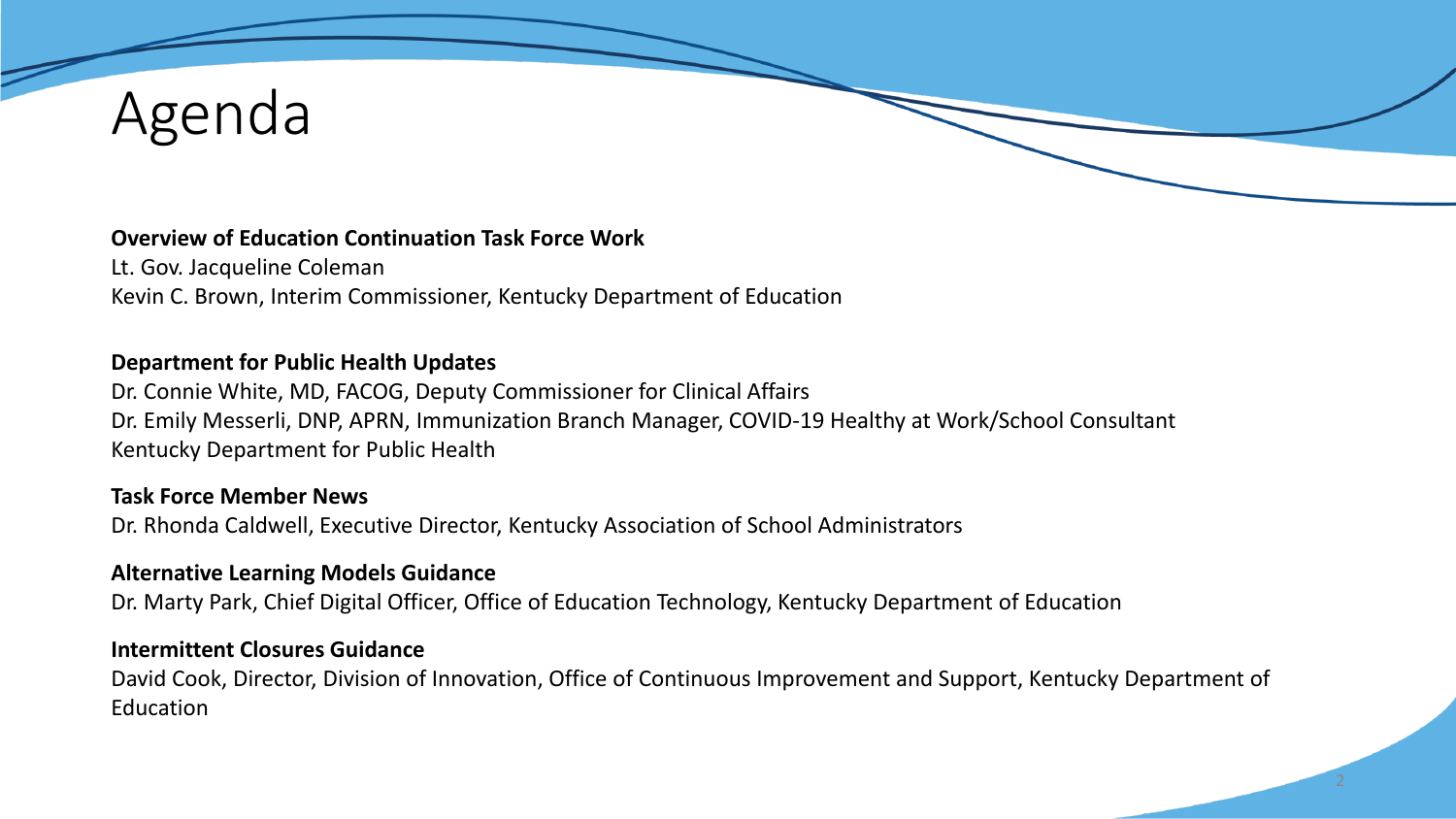### Department of Public Health Updates

Commissioner Steven J. Stack, MD, MBA, FACEP Deputy Commissioner Connie Gayle White, MD, MS, FACOG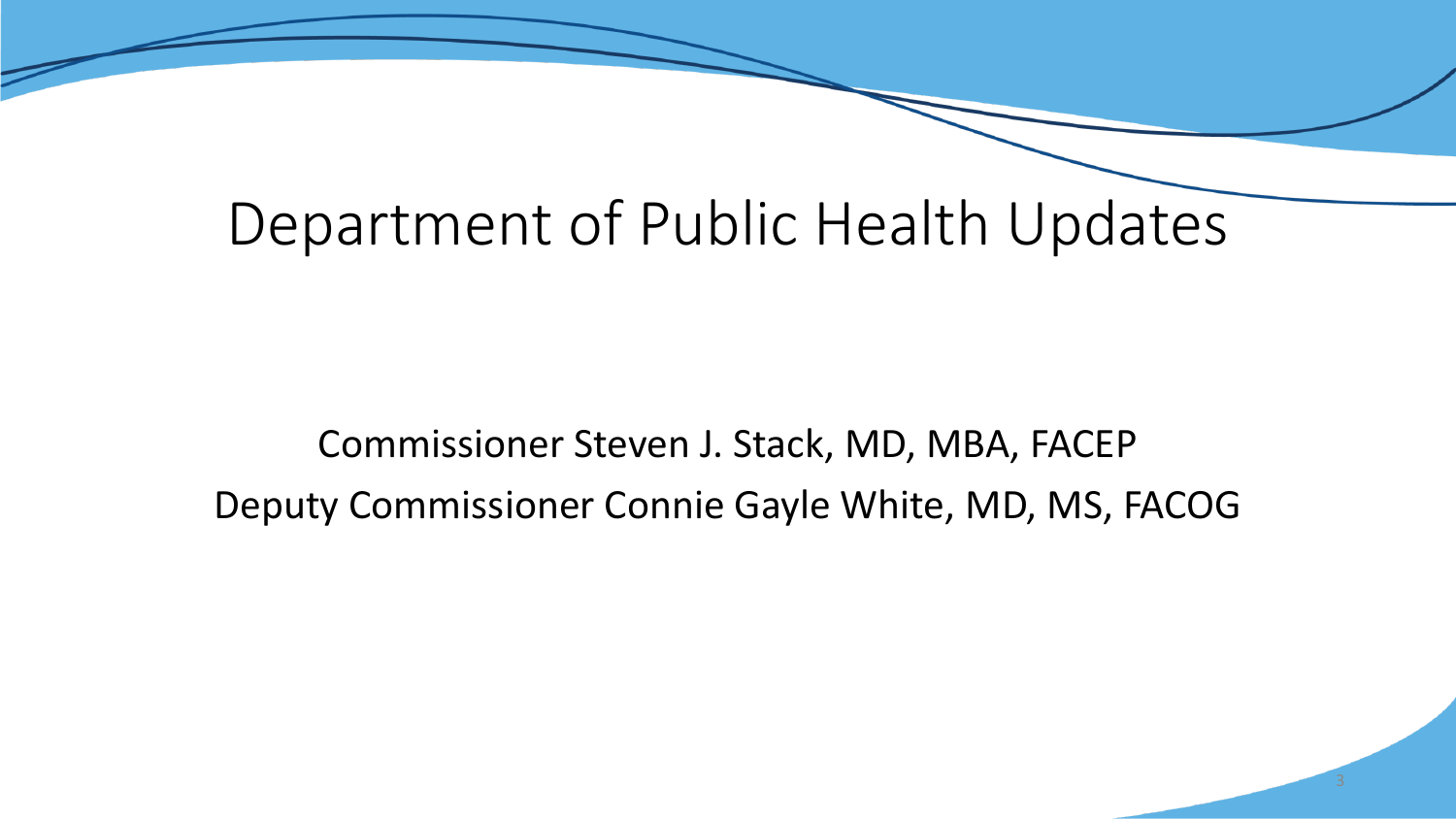### COVID-19 Perspective

- SARS-CoV-2, COVID-19, did not exist as a human disease before late 2019. In about 2 months, it swept through Hubei province, overwhelmed hospitals and resulted in the unprecedented lockdown of the 11-million-person city of Wuhan.
- Soon after, in February 2020, the Lombardy region in northern Italy experienced a similar surge that rapidly overwhelmed its healthcare system. By early March, the disease was spreading in Seattle, Washington, and other areas of the United States.
- On March 6, the first Kentucky resident tested positive for COVID-19 and Gov. Beshear declared a state of emergency. On March 13, President Trump declared a national state of emergency.
- In March, modeling based on China, Italy and other areas predicted unmitigated spread of COVID-19 could cause the death of 45,000-90,000 Kentuckians and 2-4 million Americans, roughly 1-2% of our state and our nation in a single year.
- There is no vaccine, no cure and no effective COVID-19-specific treatment.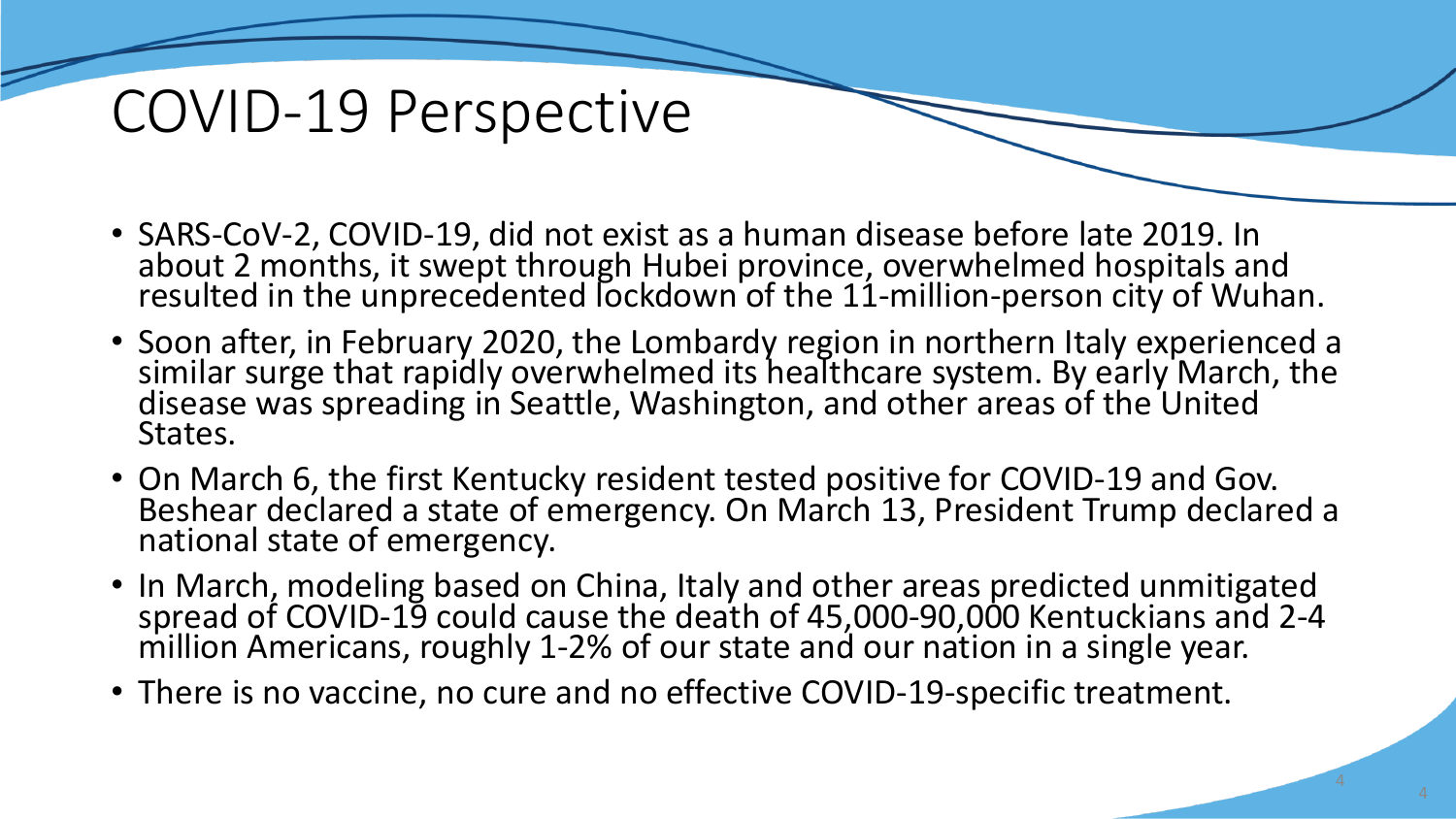## Public Health Risk Reduction Tools

- Social Distancing
- Cloth Face Coverings
- Screening and Temperature Checks
- Hand and Surface Hygiene
- Contact Tracing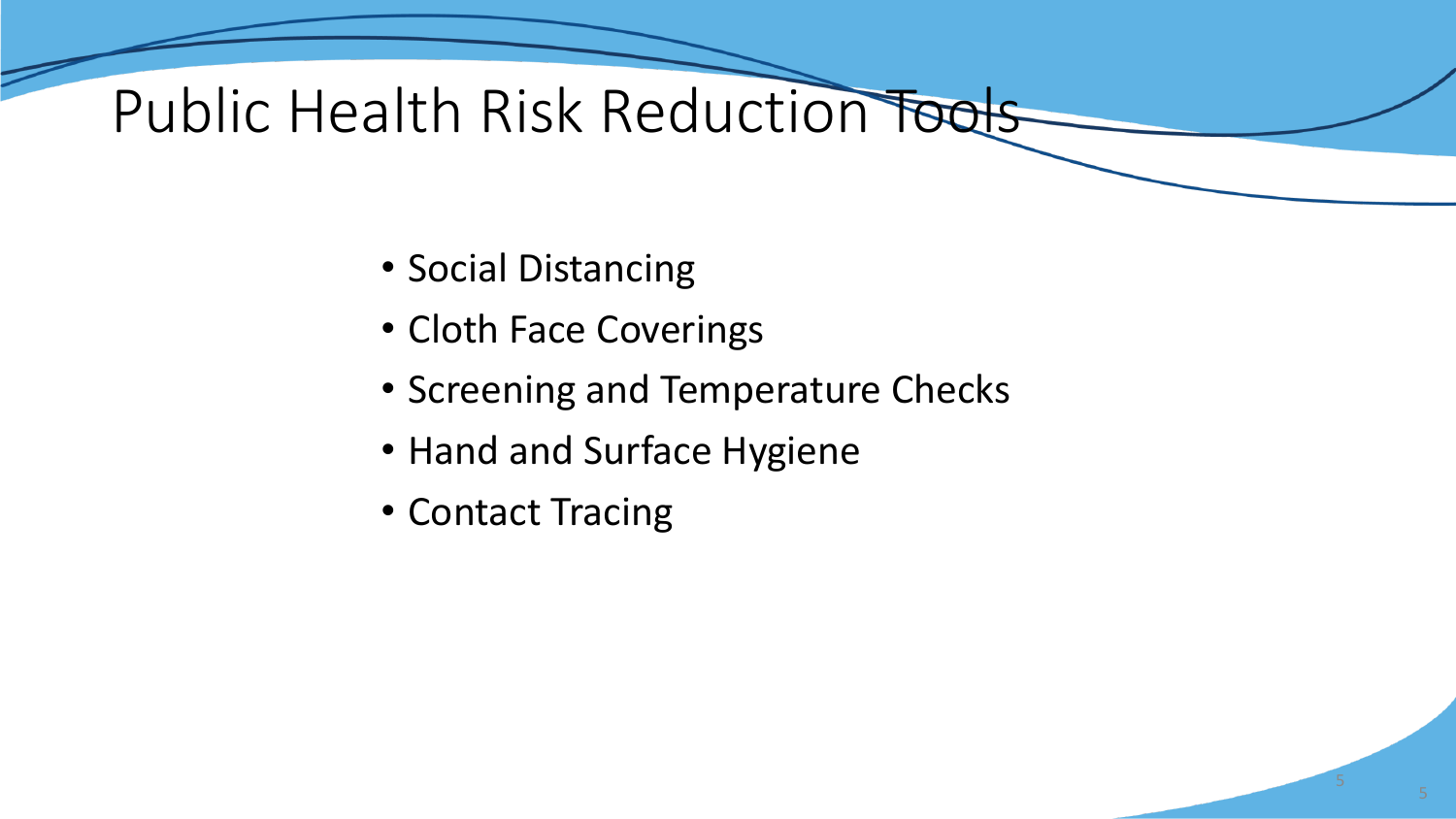## Social Distancing

- COVID-19 is primarily spread through viral particles carried by respiratory droplets released from the nose and mouth when an infected person coughs, sneezes, talks, laughs or sings.
- 20-40+% of the time, infected persons may have no symptoms of COVID-19 illness at the time they spread infection to others.
- Staying ≥6 feet apart from others is an essential tool we have to mitigate this pandemic.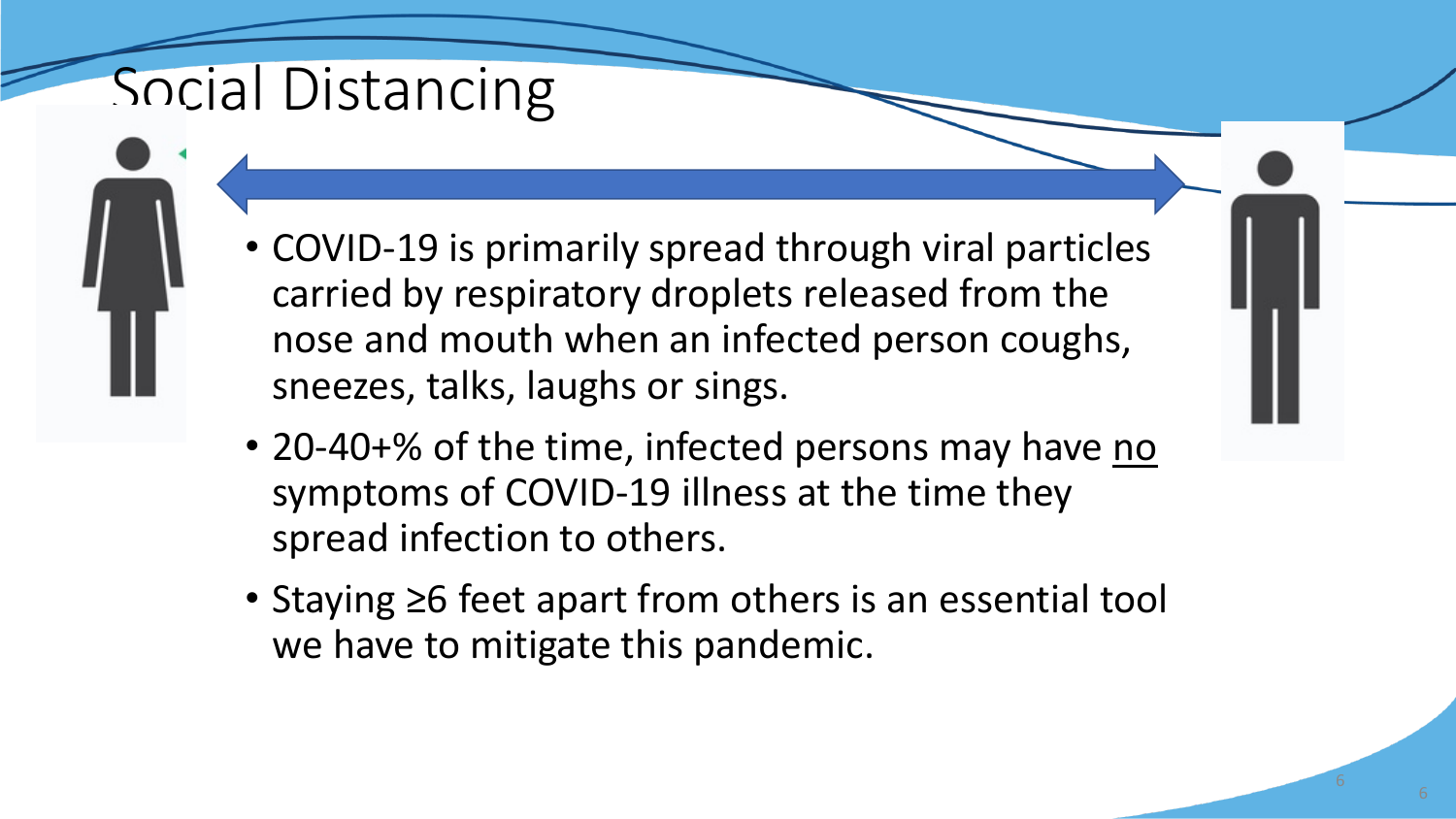## Cloth Face Coverings

- Since the coronavirus spreads by respiratory droplets, covering the nose and mouth is the way a person can prevent spreading the virus if they are not 6 feet away from others.
- Cloth face coverings provide the barrier needed to diminish the spread (surgical masks and N95 masks are not needed in schools except for certain nursing activities).

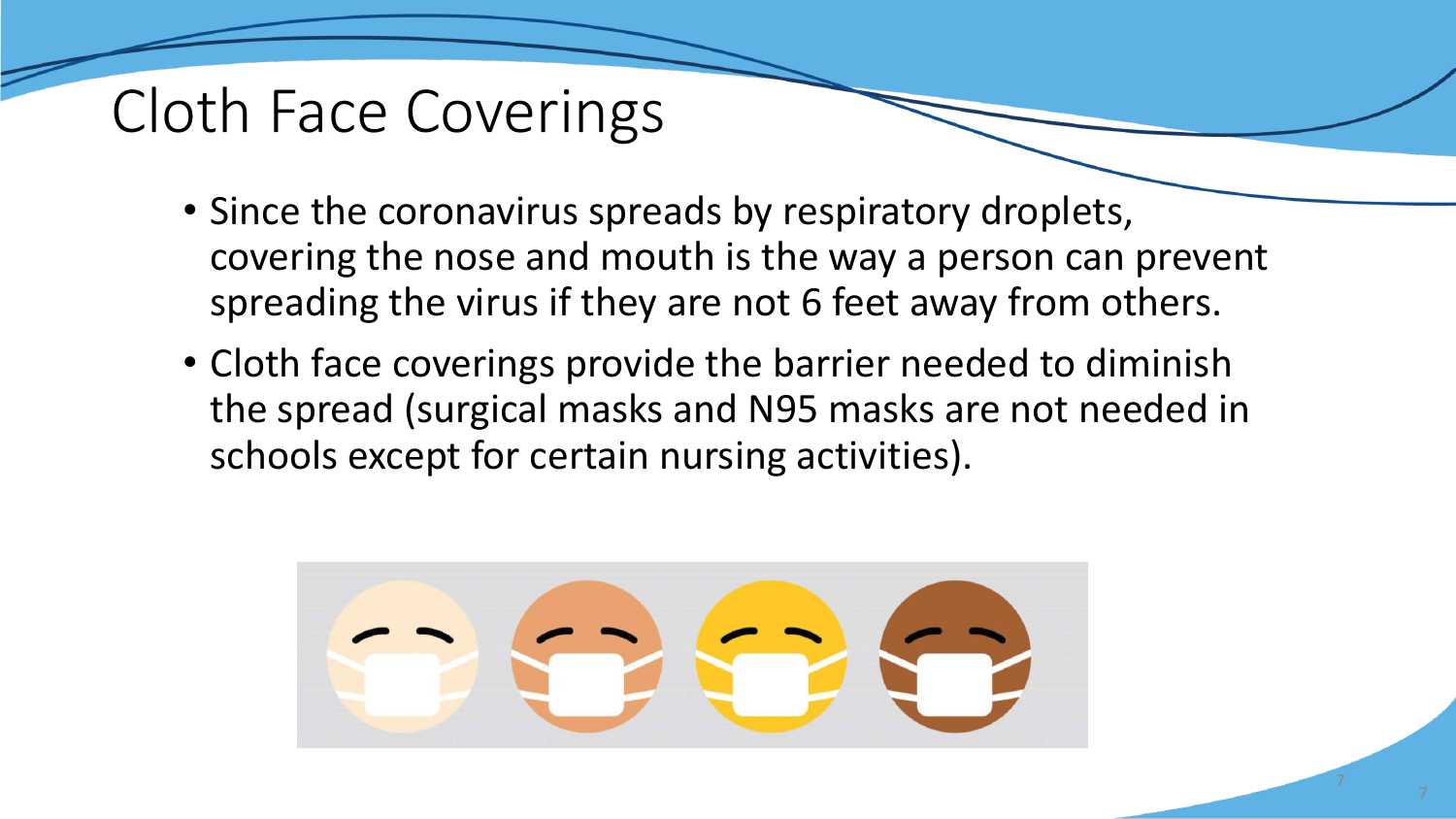### Screening and Temperature Checks

- Although many people with COVID-19 infection are asymptomatic, more than 60% do have symptoms.
- Requiring persons with symptoms or active infection to self-isolate is essential to reduce disease spread.
- Fever is the most common symptom of COVID-19.
- Preventing a student or staff member with a temperature >100.4° to enter schools will substantially decrease the potential exposure of students and staff to this illness.

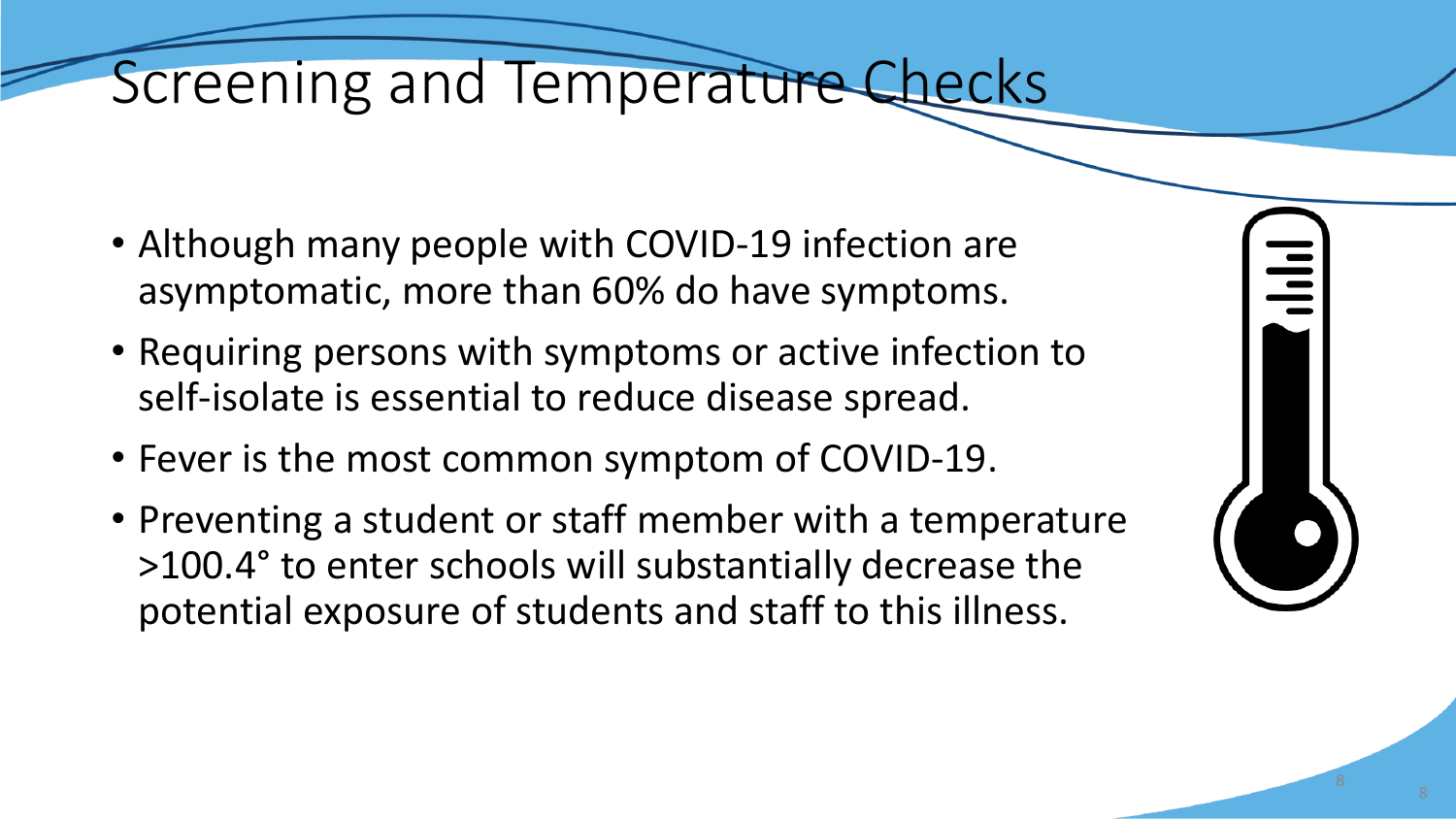## Hand and Surface Hygiene

- Viral particles transmitted in respiratory droplets live for variable time on objects and surfaces.
- Our hands frequently touch our eyes, nose and mouth, thereby increasing the risk of spreading infection.
- Frequent hand cleaning and sanitizing reduces the risk of transmitting disease.
- Frequently cleaning of surfaces contaminated by respiratory droplets is also an important step to reduce transmission of disease.

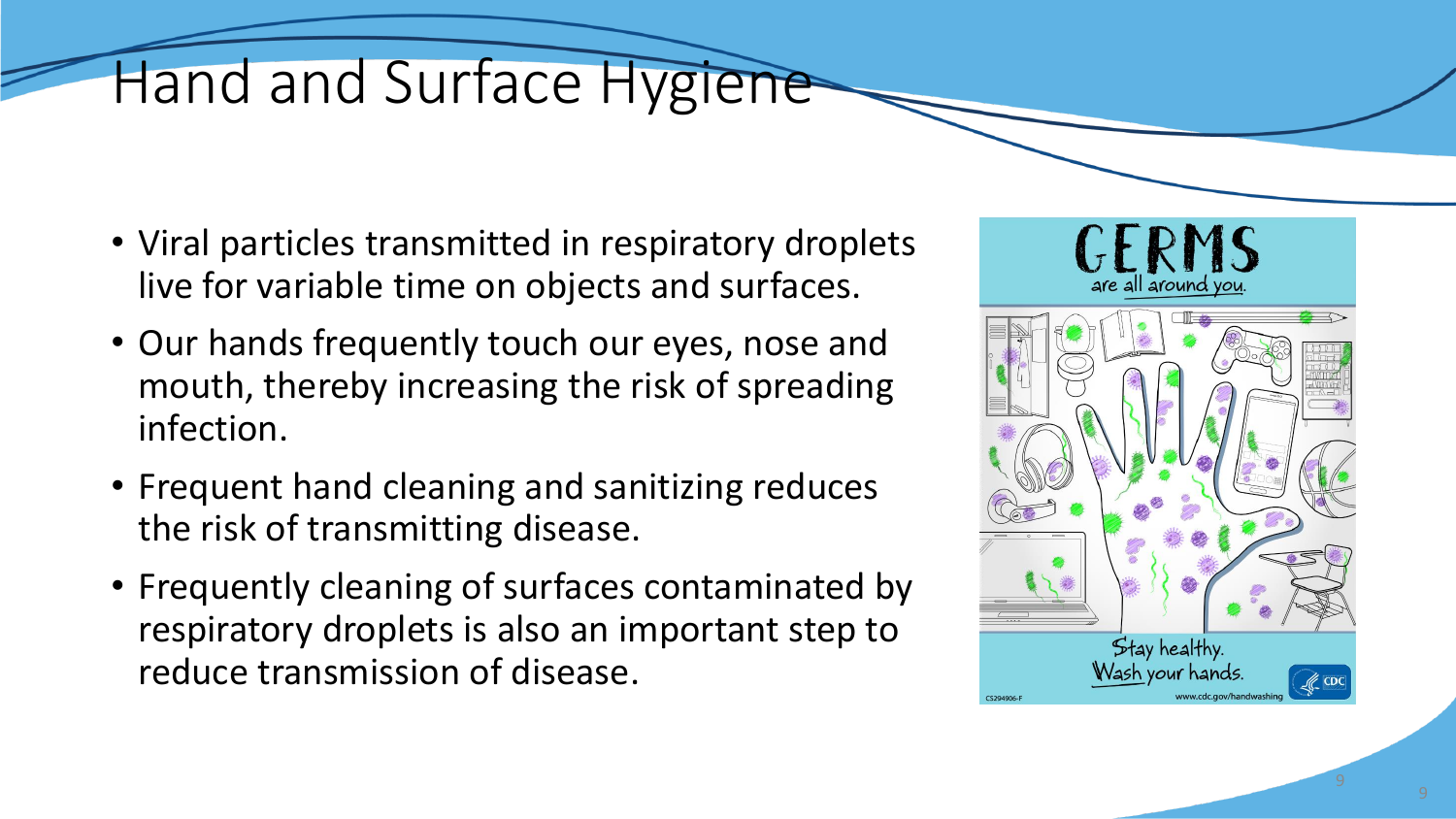#### Contact Tracing

- Public health has used contact tracing for decades to identify a person with a communicable illness, isolate that person, and quarantine others with high risk exposure to the infected person to prevent disease spread.
- This technique has worked with measles, chicken pox, mumps and multiple other illnesses seen in schools.
- Having a plan to prevent exposure of your students and staff to COVID-19 should include preparing to assist contact tracers with their investigations.

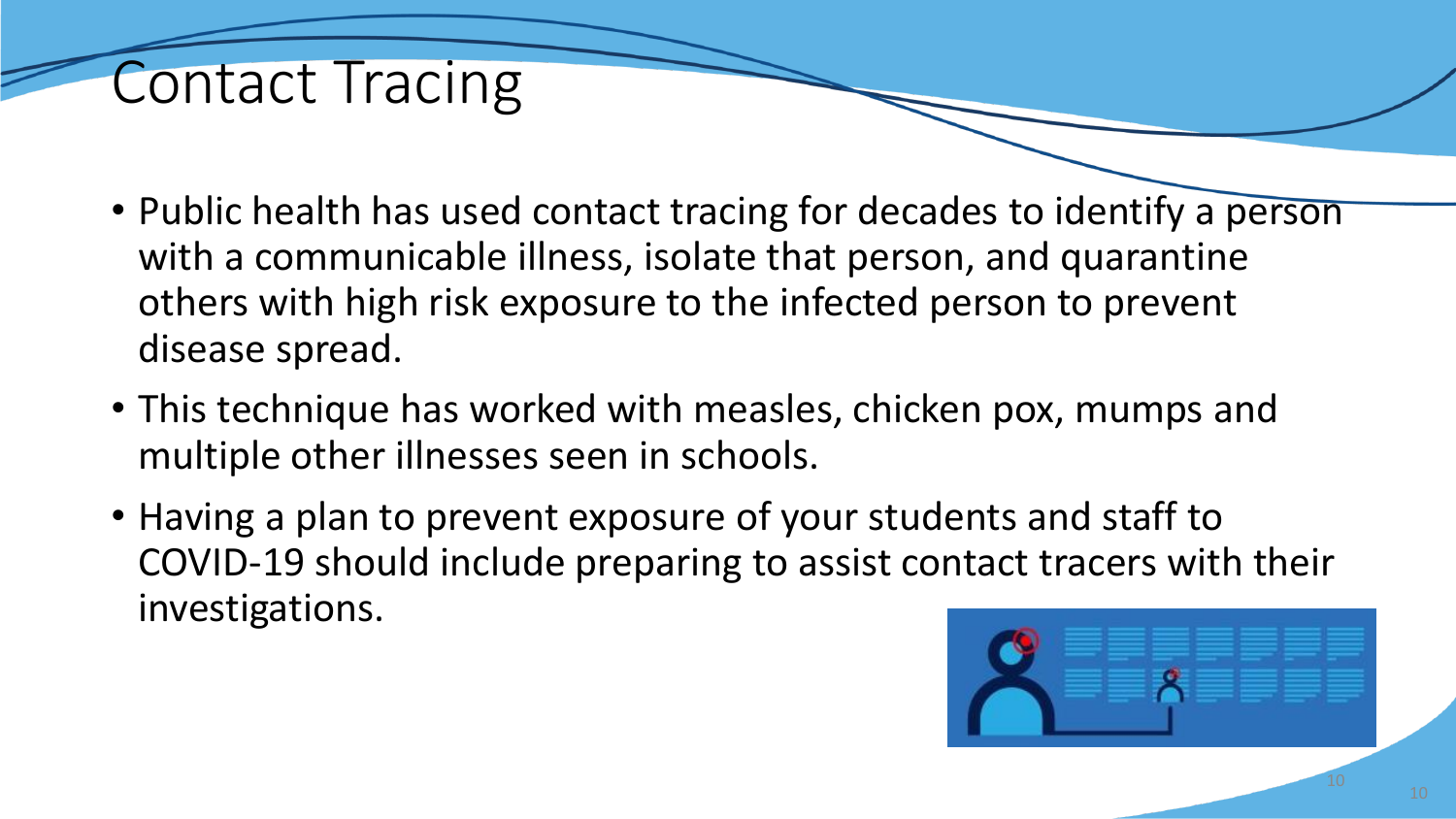## Balancing Public Health with Other Concerns

- These tools are disruptive to our lives as we have known them.
- Until medical science produces a vaccine, treatment or cure, these tools, however disruptive, are the ones available to reduce the risk of rapid COVID-19 spread with its associated overwhelming of the healthcare system and loss of human life.
- These tools require education, adaptation, patience and tolerance.
- The Kentucky Department for Public Health and local health departments stand ready to advise and assist school superintendents in implementation of these tools.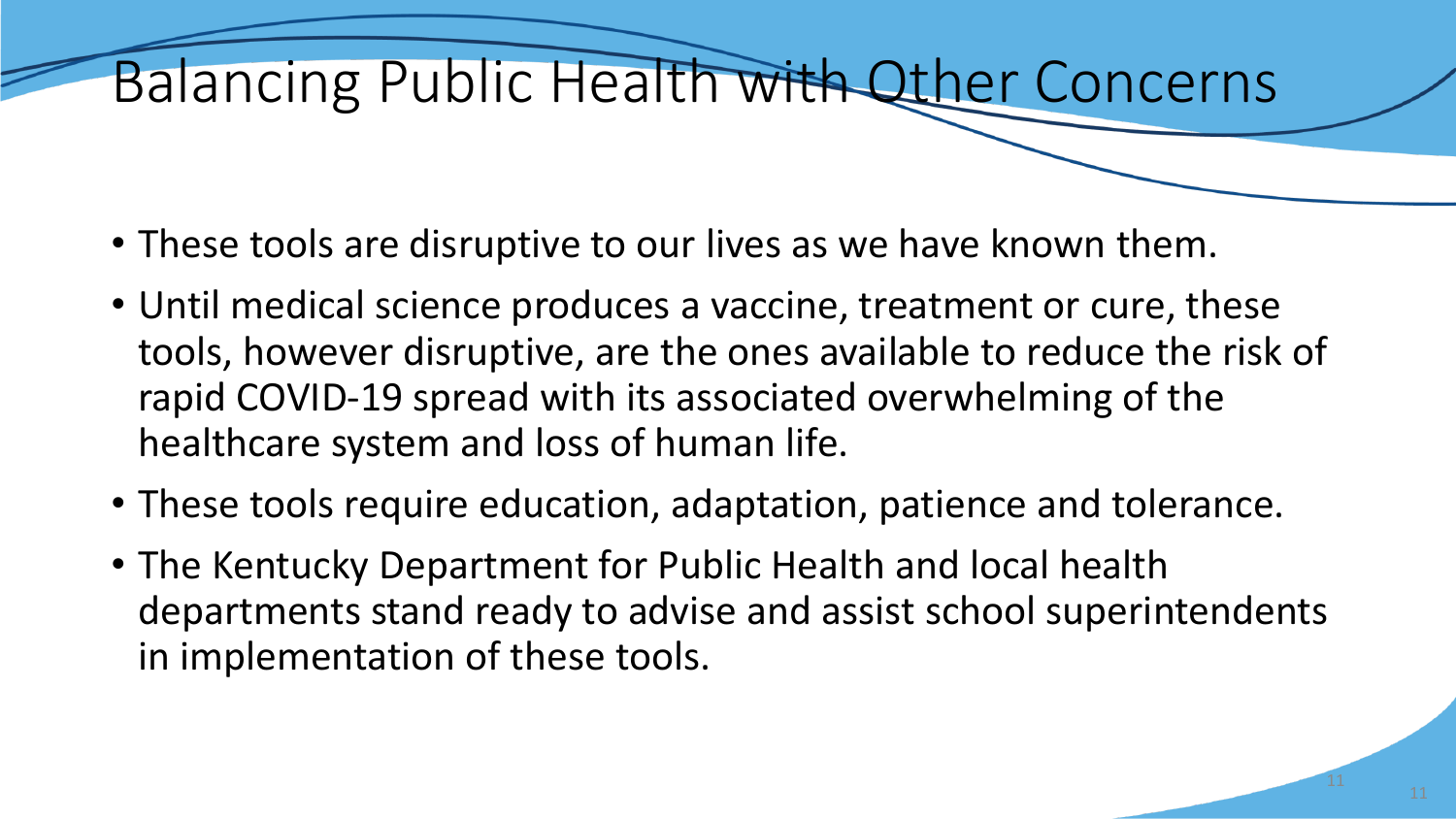## Alternative Learning Models

Dr. Marty Park, Chief Digital Officer Office of Education Technology Kentucky Department of Education



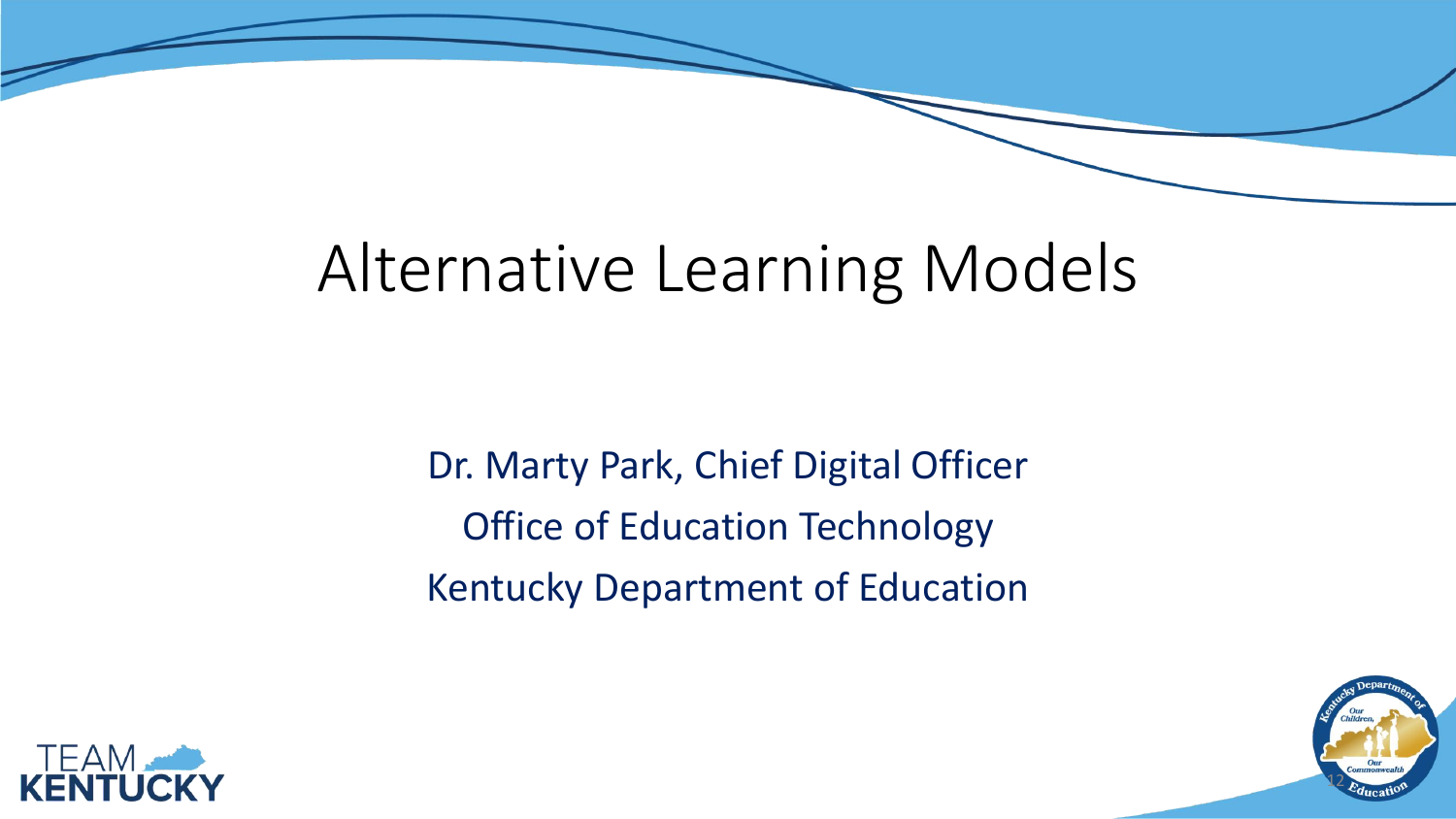### New Guidance

## Considerations for Reopening Schools: Alternative Learning Design Strategies

Dr. Marty Park, Chief Digital Officer Office of Education Technology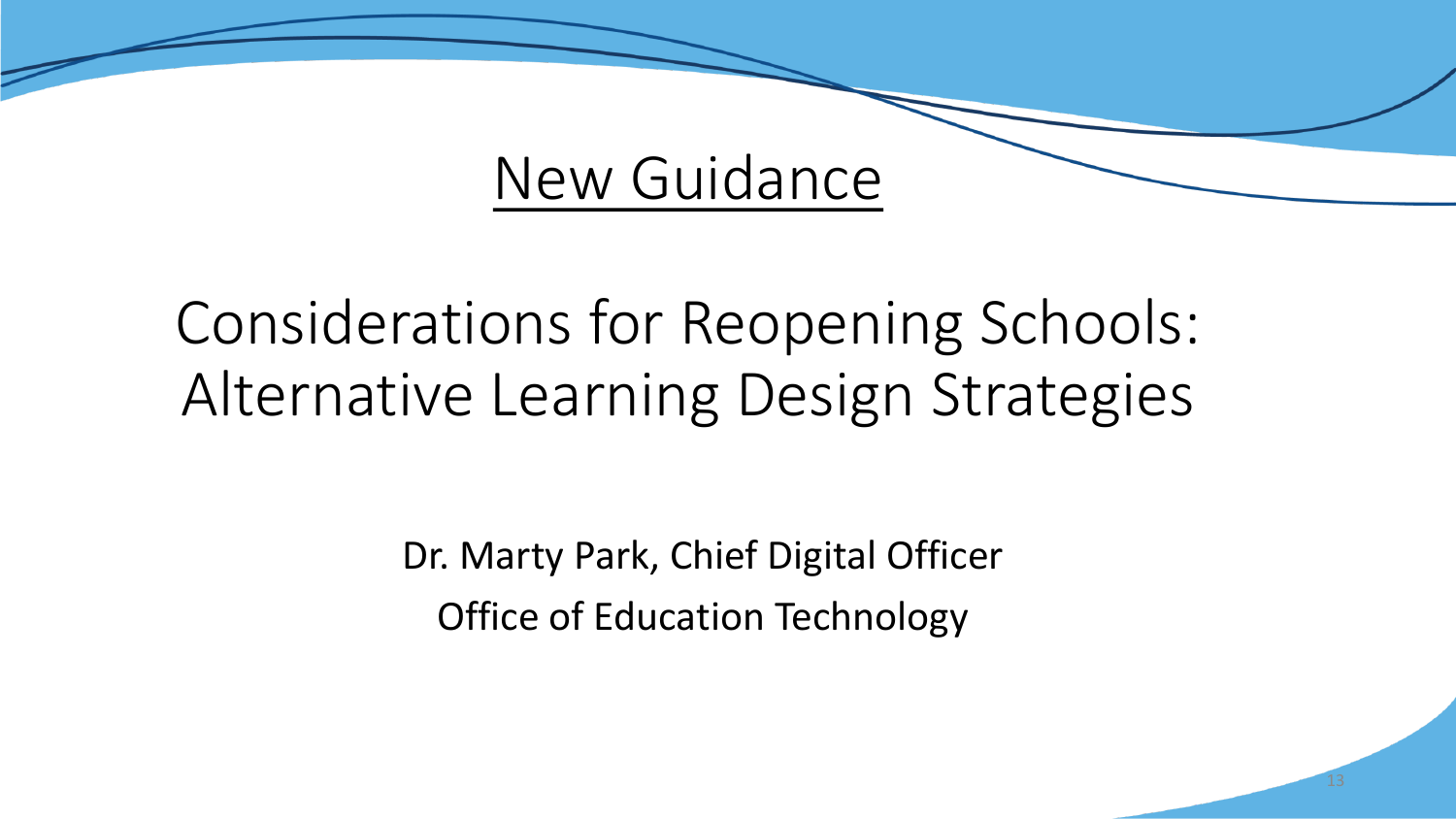### … a playbook in your back pocket.

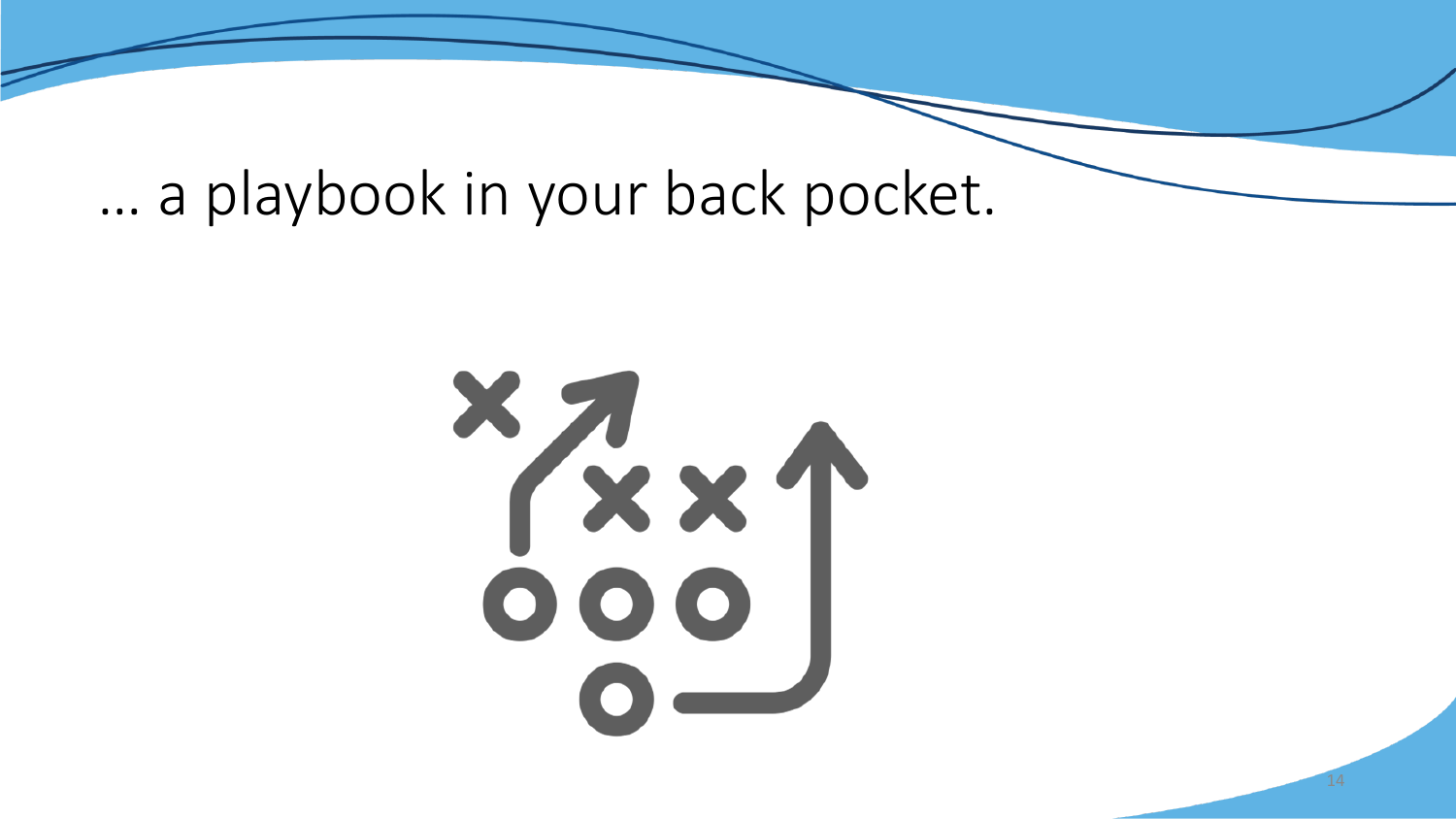

- Flex variables
	- Groupings of students
	- Groupings of teachers
	- Days of week, weeks in the month, etc.
	- Times of day (morning, evening, start times, etc.)
- Fewer students physically in the building or classroom at a time can continue to promote social distancing.
- Strategy provides for some flexibilities for coteaching or team teaching to help with students who are "remote" on "remote days."
- Learning design for students likely will need to incorporate creative demonstrations of learning, as well as digital methods of collecting evidence of learning.
- Very intentional "planned digital interactions" to support student learning as well as social and emotional connections to school.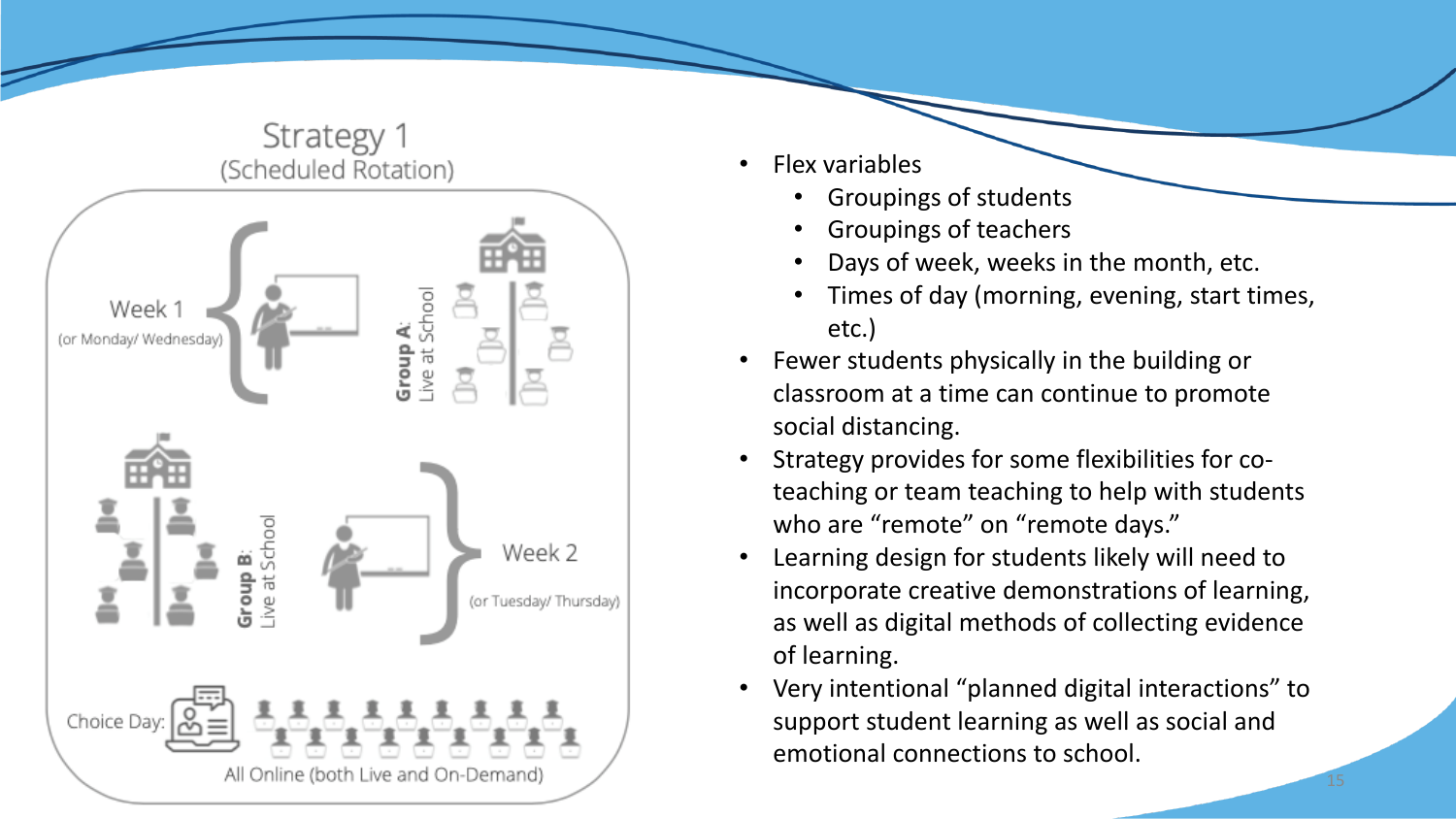

- Heavy emphasis on determining which students are candidates for inperson, at-school learning, and those who are candidates for remote learning at home
	- Criteria for identifying students coming to school for in-person learning should be well established at the school and district leadership level (e.g. exceptional learners, students with a lack of home resources, programmatic needs for specialized equipment, lack of internet access at home)
	- Criteria for opting in to remote learning at home should be communicated clearly with parents (e.g. additional parent supports, communication commitments, home internet access, student self-regulation/self-management skills, family learning contract)
- Students having internet access at home are identified up front
- Procedures developed for parents to opt in to remote learning from home
- Very intentional "planned digital interactions" to support student learning as well as social and emotional connections to school
- Leverage remote attendance, participation and performance-based models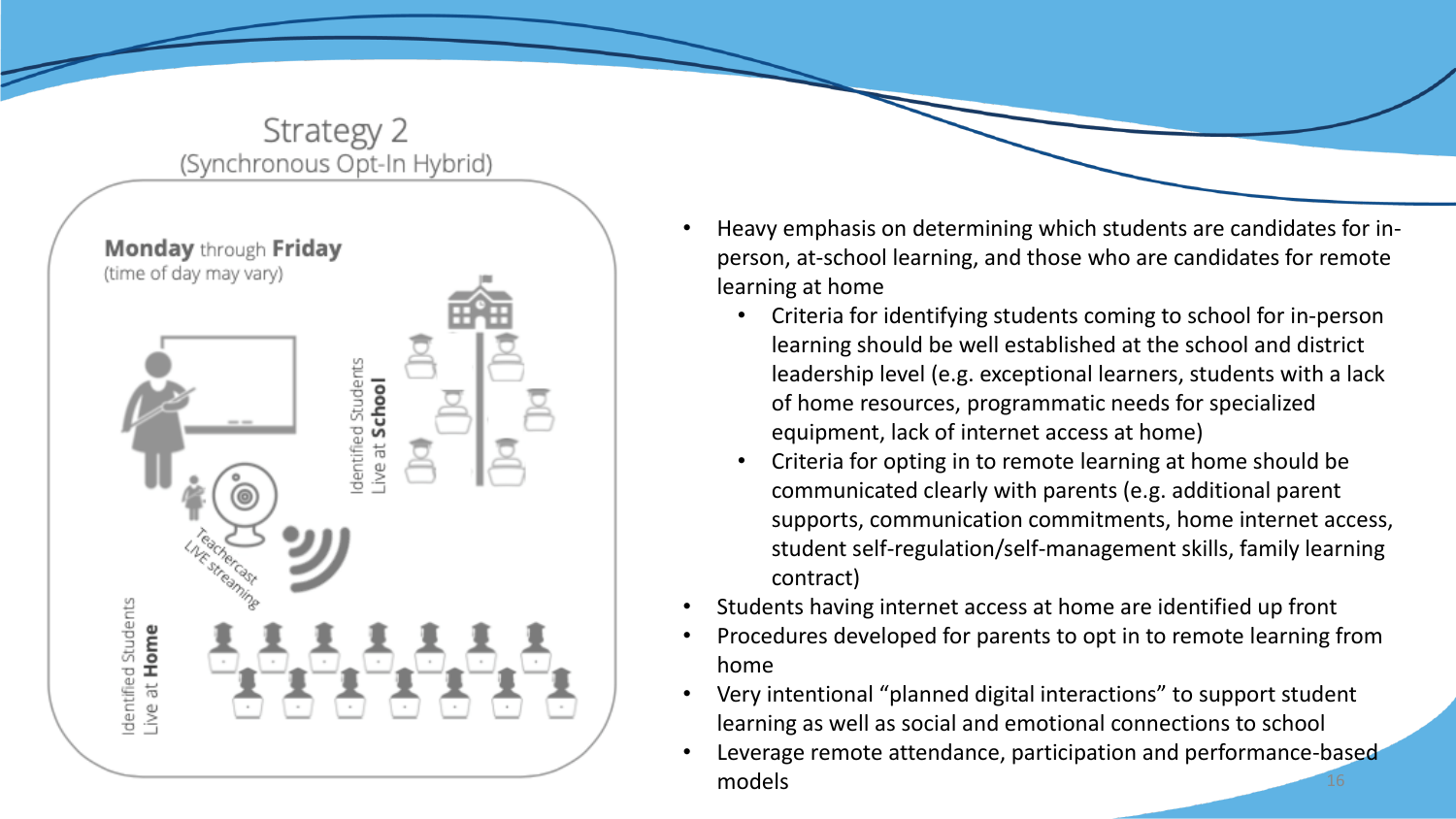

- A combination strategy (or model) leverages components of the rotational strategy and Synchronous Opt-in Hybrid strategy.
- With this design, students would be sorted into two groups and would alternate periods of time engaged in synchronous learning in the school building and periods of time receiving synchronous instruction at home.
- Additionally, on-demand learning (asynchronous) designs also will be targeted.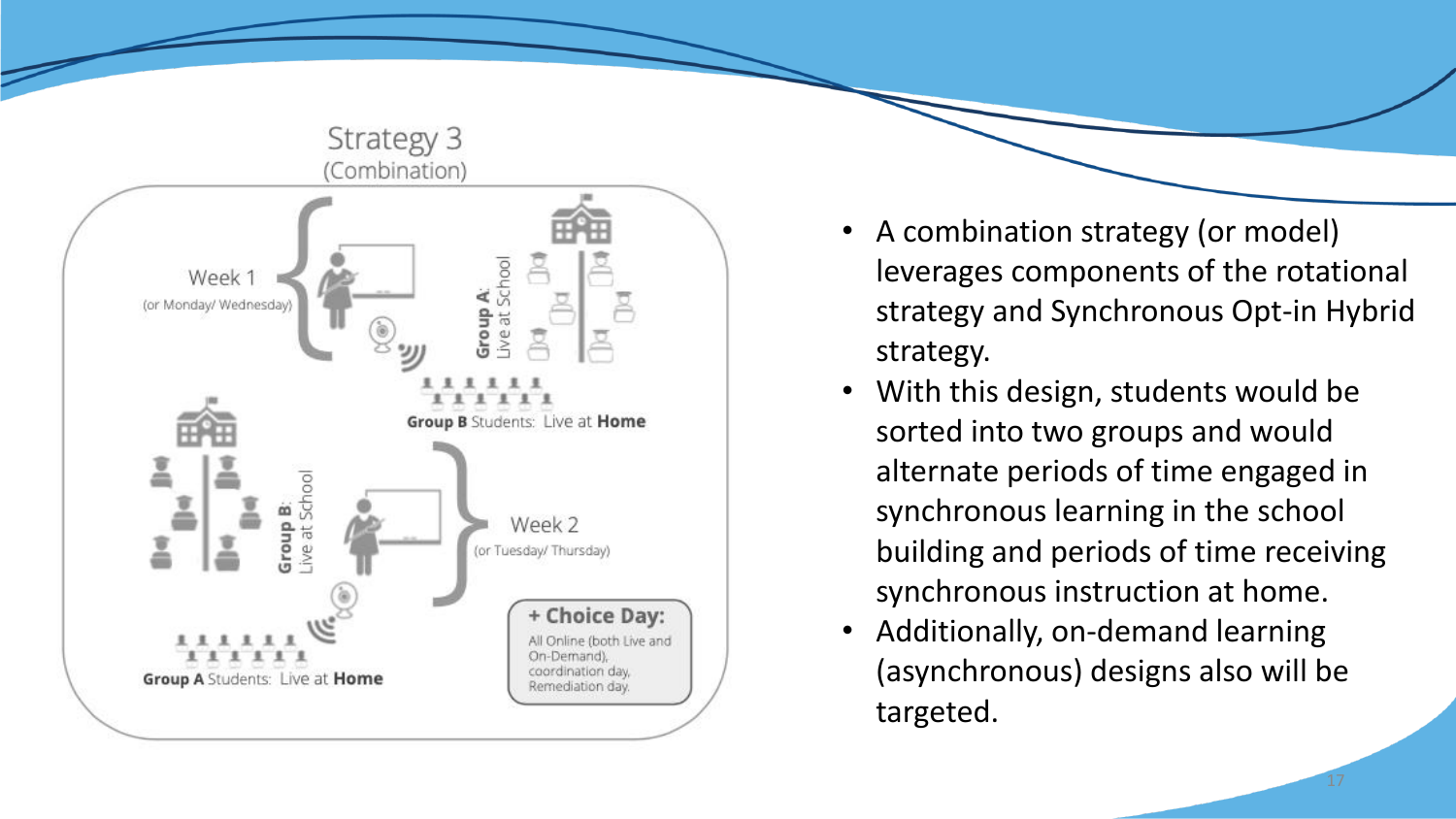



• Heavy emphasis on determining which students are candidates for inperson, at-school learning, and those who are candidates for remote learning at home

- Criteria for identifying students coming to school for in-person learning should be well established at the school and district leadership level (e.g. exceptional learners, students with a lack of home resources, programmatic needs for specialized equipment, lack of internet access at home)
- Criteria for opting in to remote learning at home should be communicated clearly with parents (e.g. additional parent supports, communication commitments, home internet access, student self-regulation/self-management skills, family learning contract)

• Students having internet access at home are identified up front • Procedures developed for parents to opt in to remote learning from home

• Very intentional "planned digital interactions" to support student learning as well as social and emotional connections to school

Leverage remote attendance, participation and performance-based models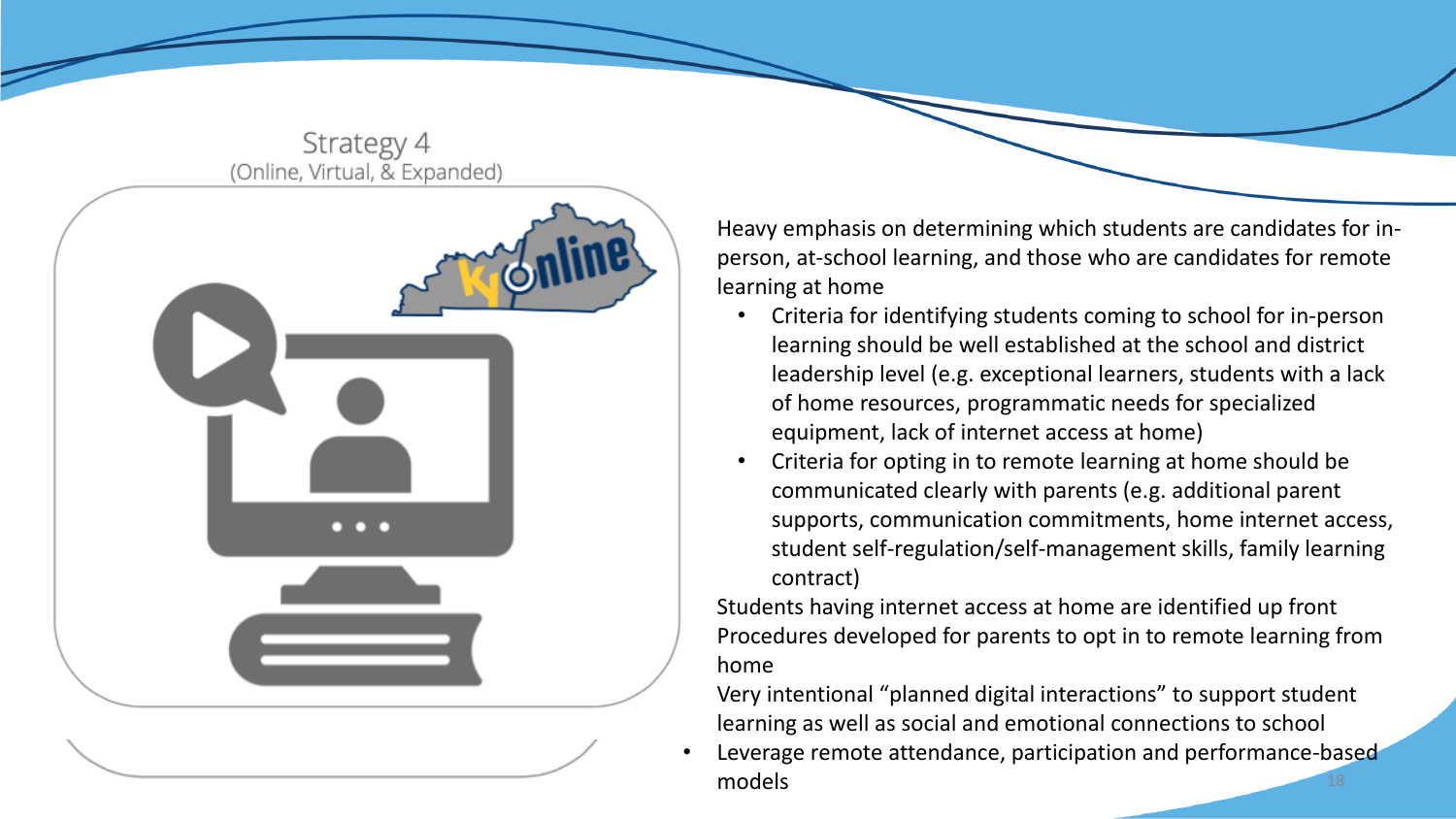## Readiness for Intermittent Closures Guidance for Re-Opening Schools

David Cook, Director, Division of Innovation Kentucky Department of Education



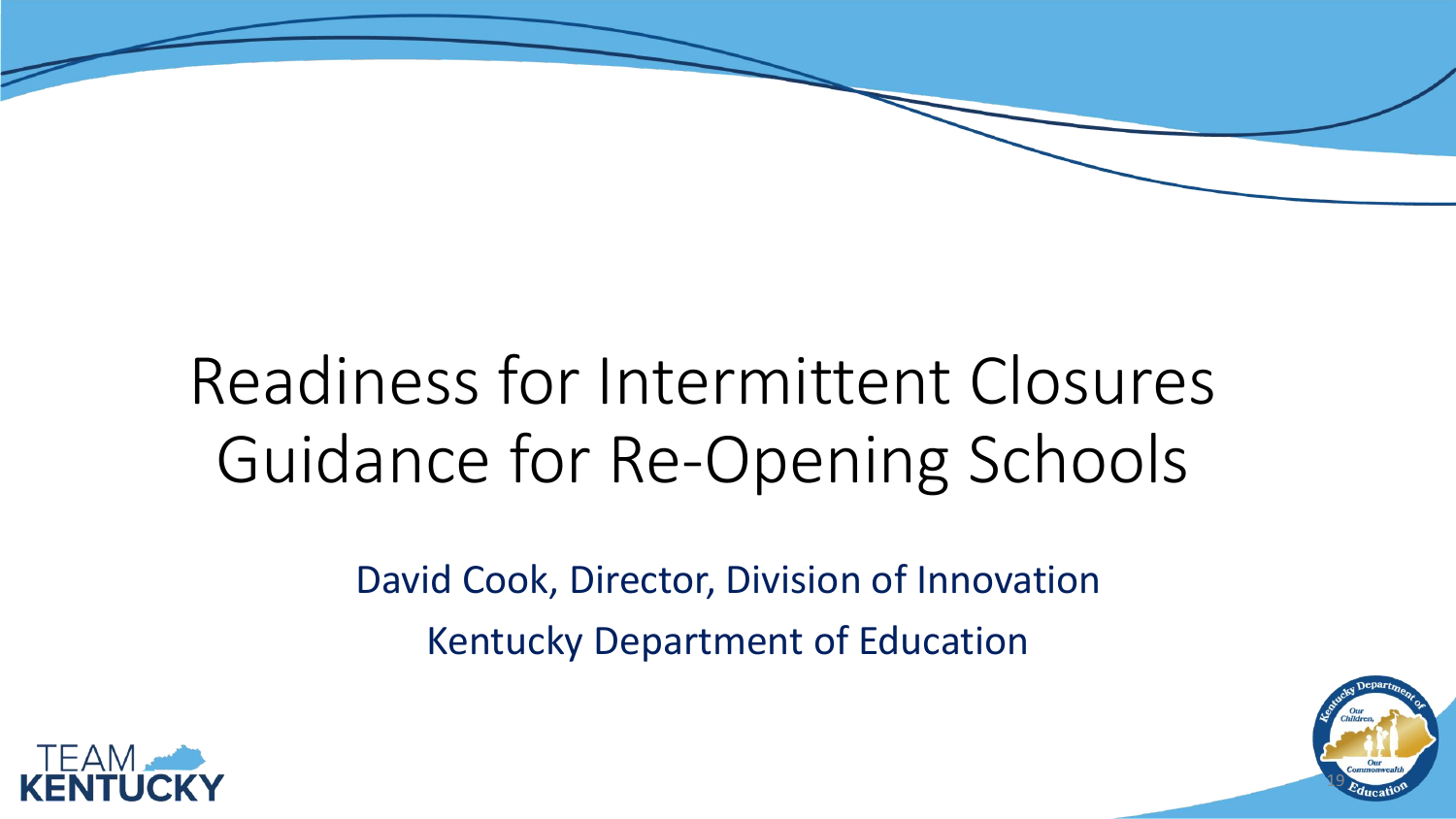## Guiding Question

## *What factors should KDE consider when helping districts prepare for intermittent closures?*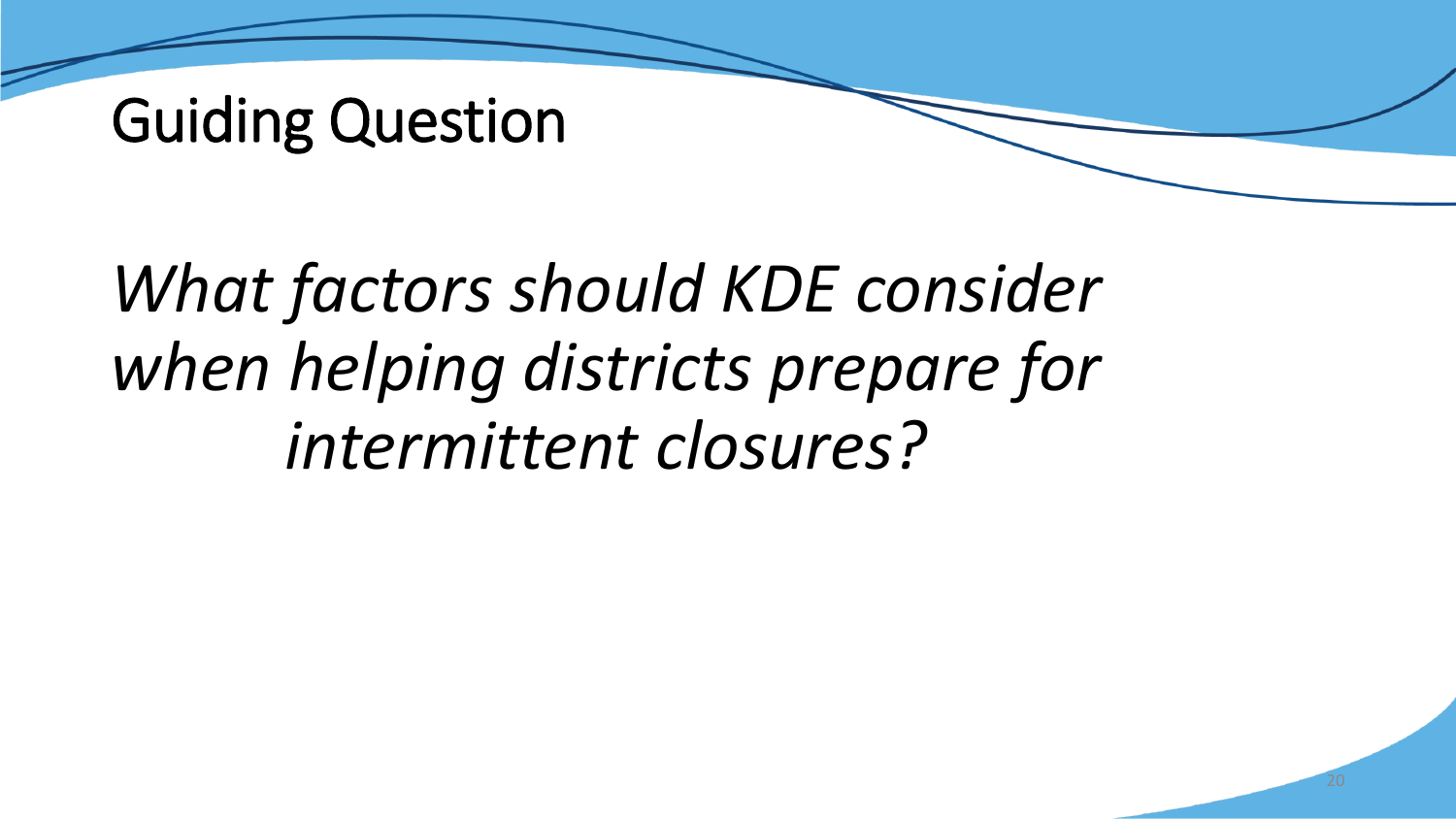## Types of Intermittent Closures

**Short-term Closures (1-2 days):** These are the more traditional uses of NTI. In the case of COVID-19, this would be a closure to facilitate cleaning or social distancing efforts.

**Mid-term Closures (3-10 days):** These closures may take on elements of the traditional use of NTI but also contain elements found in Long-Term Closures like those experienced in the spring of 2020.

**Long-Term Closures (11+ days):** These closures look most like the closure experienced in the spring of 2020 and probably include the most restrictions related to public health guidelines, which will affect structures like collection of student work, feeding programs and distribution of student technology.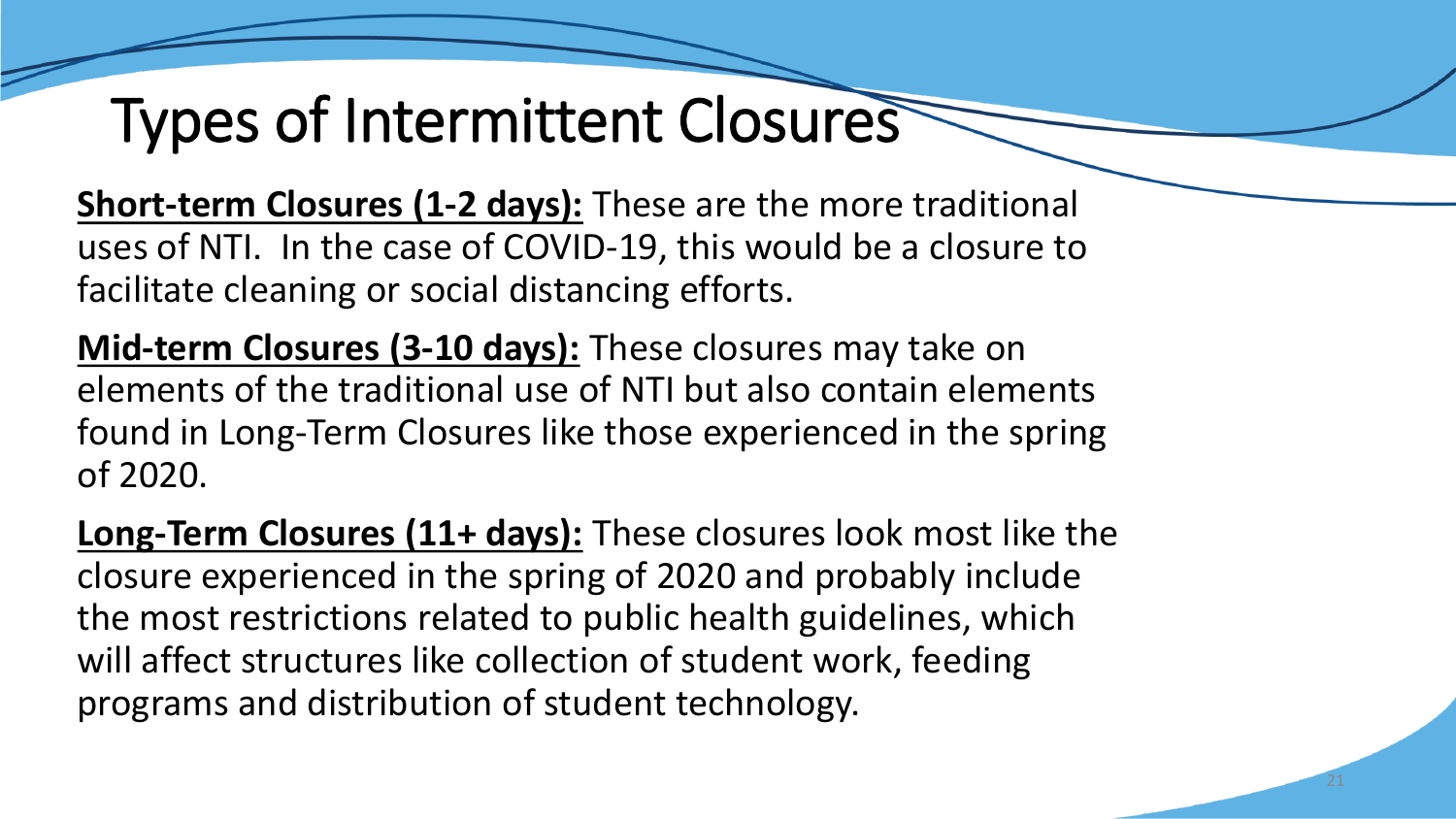## Common Elements

#### **Integrated Instructional Design**

In order to keep instructional continuity during closures, all instruction should be designed using available technology platforms, especially learning management systems (i.e. Google Classroom, Canvas, Class Dojo). Designing all instruction in a tech-enabled way makes transitions extremely smooth. Tech-enabled instruction works just as well during in-person instructional delivery and can easily be modified for offline (paper) instructional delivery. In addition, if all students receive their in-person instruction using tech-enabled design, students will not be challenged with new methods of instructional design during closure.

#### **Use of School-Owned Technology**

It is highly recommended that if students have been assigned district-owned digital devices, they take those home with them every night in order to avoid being without them due to a sudden closure. If the district-owned devices are not assigned, it is recommended that the district plan include the process for swift deployment of those devices.

#### **Limited Storage of Instructional Materials**

Due to the sudden nature of intermittent closures, it is highly recommended that students take instructional materials (i.e. books, other materials) home in the evenings.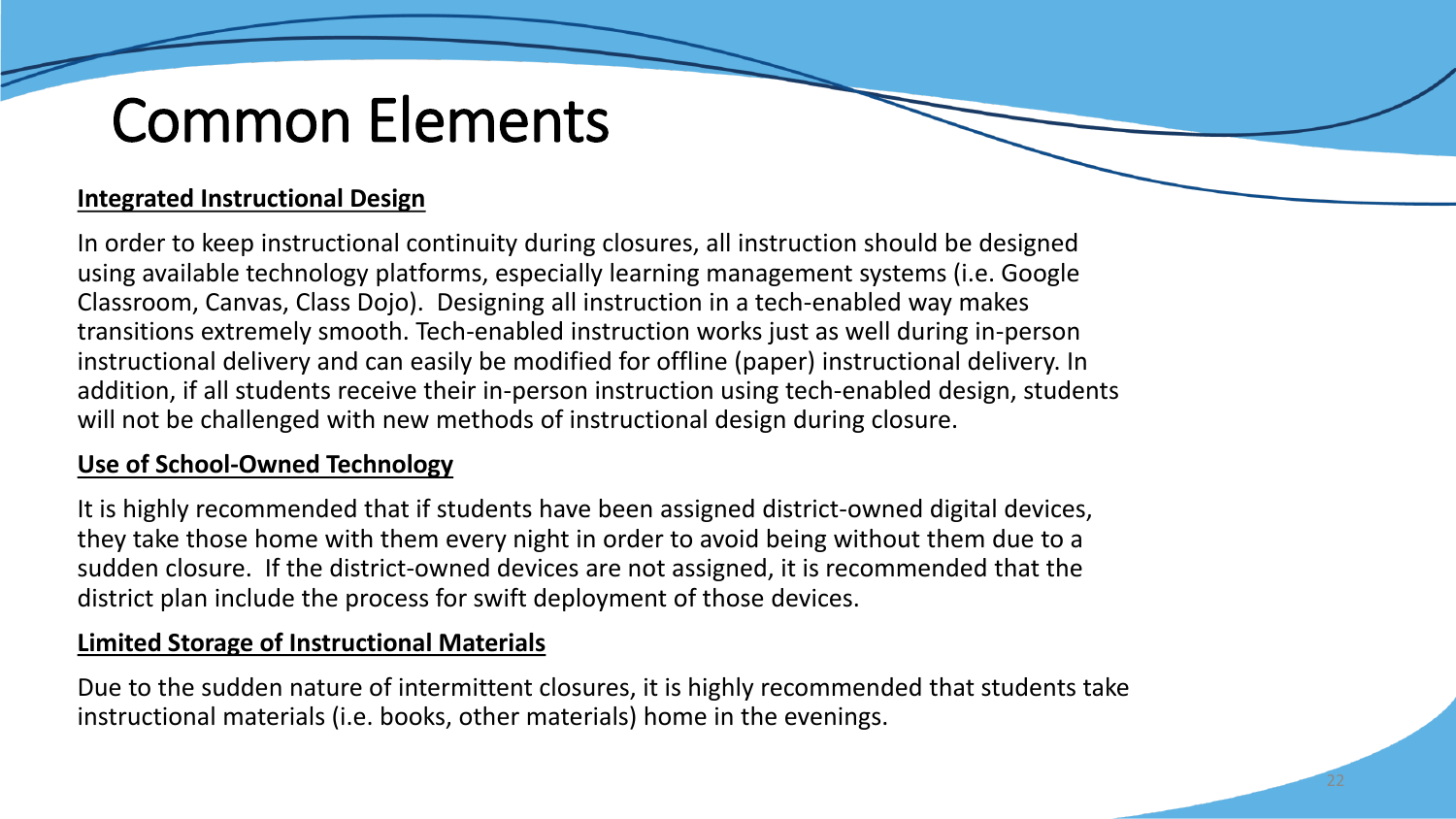### Variable Elements

#### **Short-term Closures (1-2 days)**

#### NTI

If the district desires, a plan for short-term closure could simply be to close school and not take advantage of NTI. If NTI is used, the district should have a plan for continuation of learning.

#### Submission of Work

When the district has a short-term intermittent closure, student work and calculation of participation can be done when students return to school.

#### Food Service

The district's plan for food services during a short-term closure could be to not provide meals or to follow feeding plans implemented in the spring of 2020.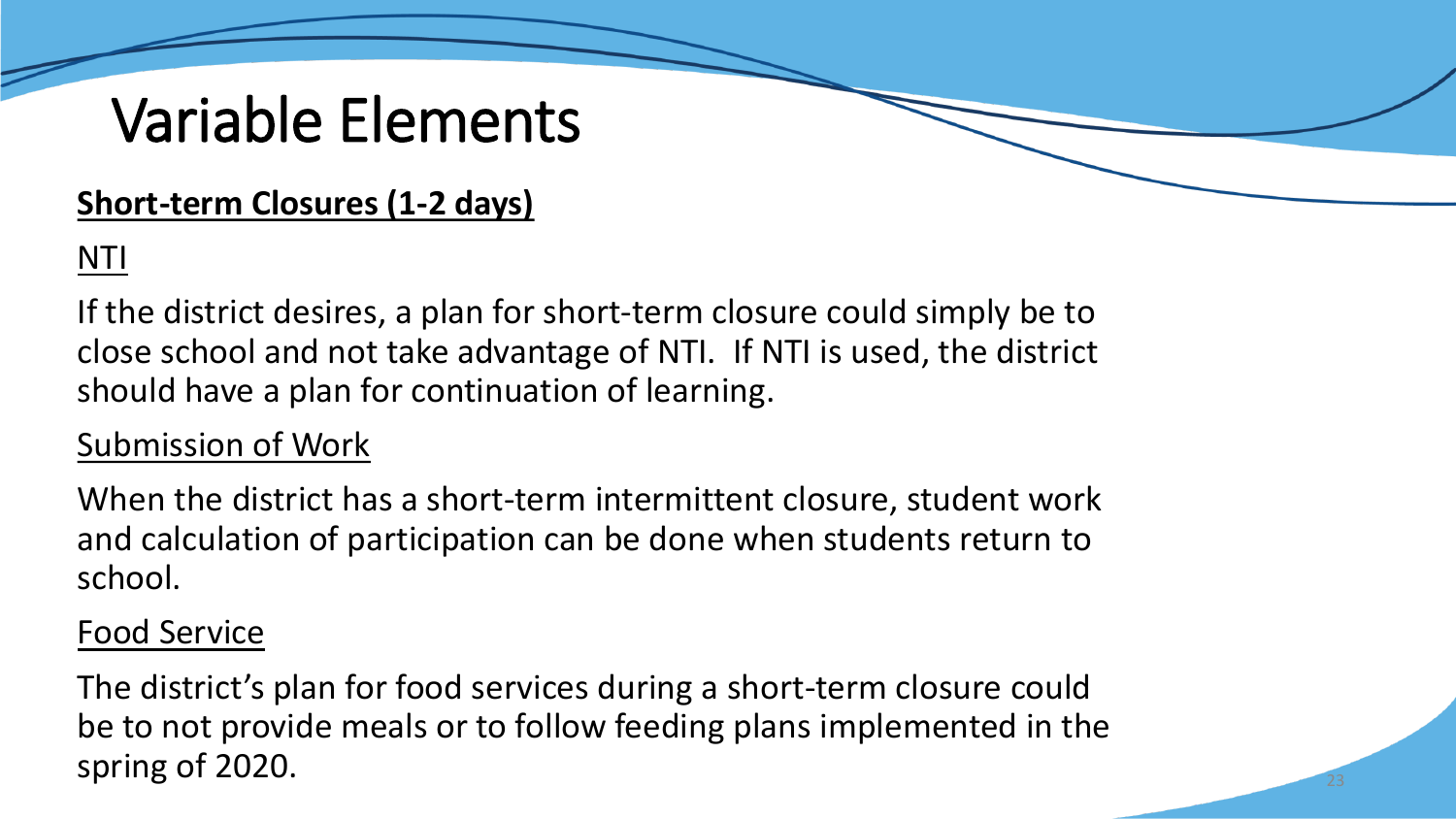### Variable Elements

#### **Mid-term Closures (3-10 days)**

#### NTI

It is recommended that if your closure lasts 3 days or longer, you should implement NTI.

#### Submission of Work

When the district has a mid-term intermittent closure, student work and calculation of participation can still be done when students return to school.

#### Food Service

The district's plan for food services during a mid-term closure could be to not provide meals or to follow feeding plans implemented in the spring of 2020.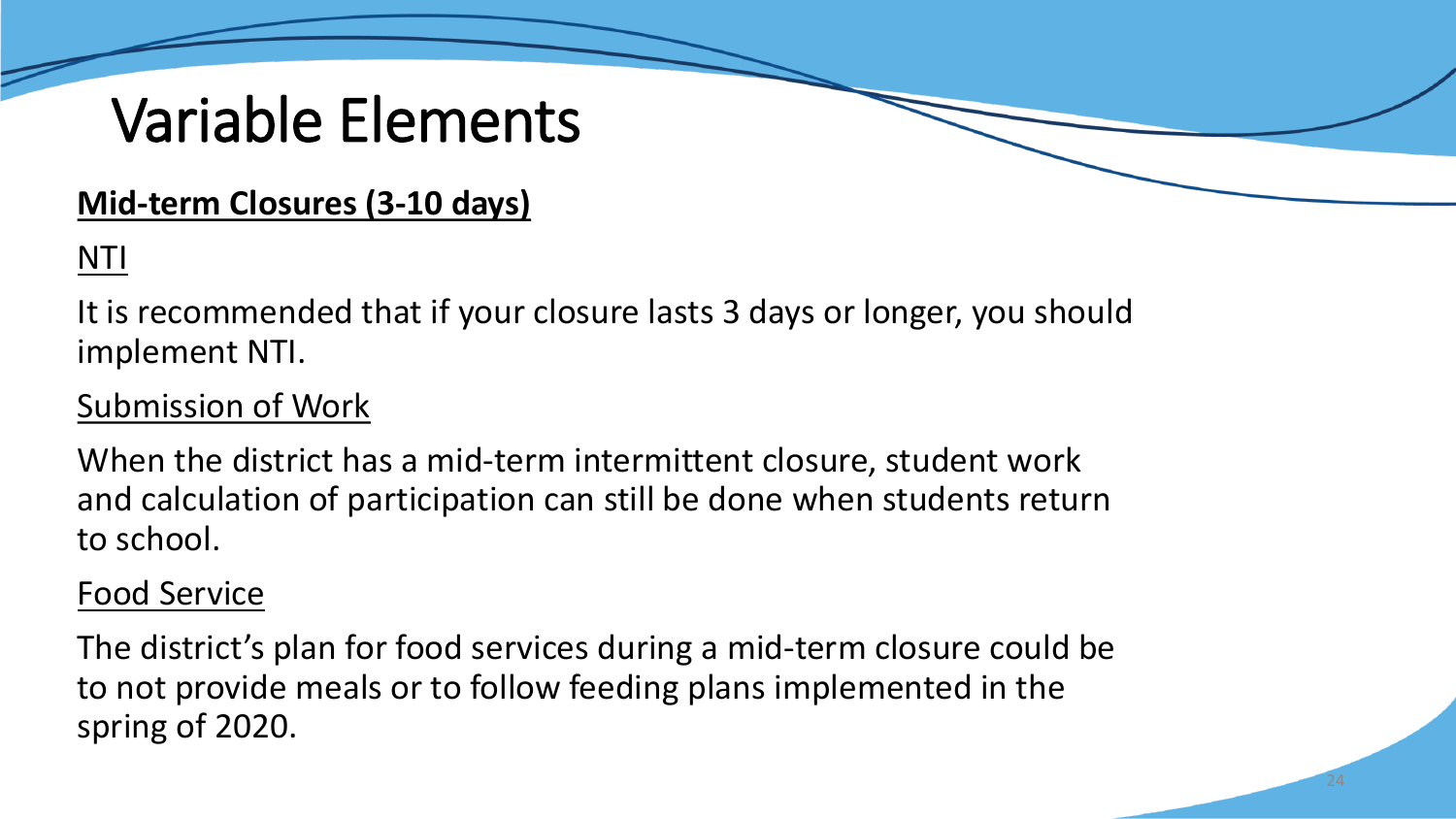## Variable Elements

**Long-term Closures (11+ days)** (Presumes there will be public health restrictions)

#### NTI

It is recommended that if your closure last 3 days or longer, you should implement NTI.

#### Submission of Work

When the district has long-term intermittent closures, student work and calculation of participation needs to be done digitally for those with digital access as it occurs. The district should have an identified process for material collection for offline (paper) on at least a weekly basis.

#### Food Service

It is recommended that the district's plan for food services during a long-term closure would be to follow feeding plans using similar as was done in the spring of 2020.